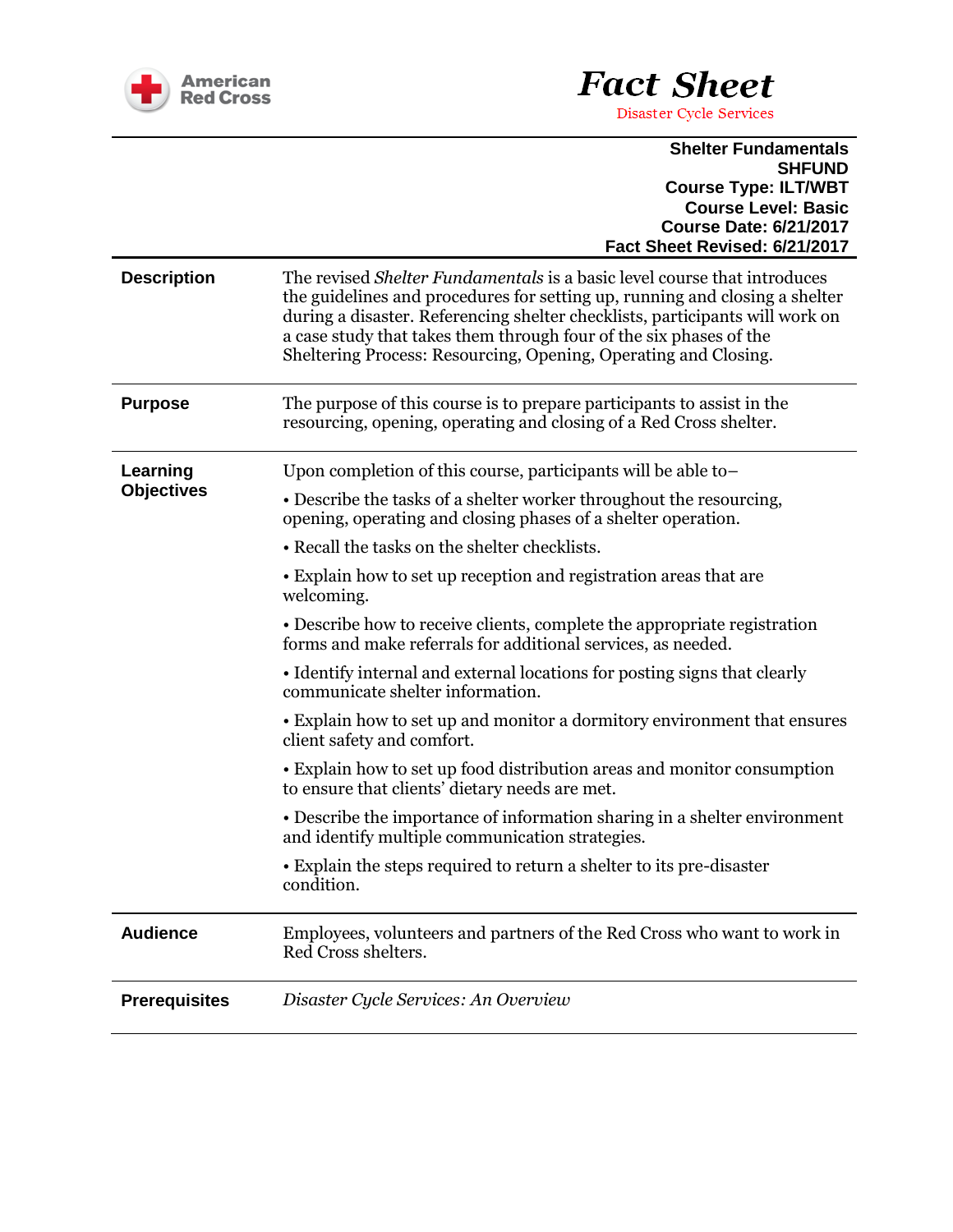



| Length                                                                | Online:                                                                                                                                                                                                                               |
|-----------------------------------------------------------------------|---------------------------------------------------------------------------------------------------------------------------------------------------------------------------------------------------------------------------------------|
|                                                                       | • This course is self-paced and the completion time may differ among<br>participants. It takes approximately 2.5 hours including the final quiz.<br>Participants must complete the course and pass the quiz to earn a<br>certificate. |
|                                                                       | Instructor-led:                                                                                                                                                                                                                       |
|                                                                       | • Consists of four hours classroom time including two-10 breaks.<br>Participants must attend the entire classroom session to earn a certificate.                                                                                      |
| <b>Scheduling</b>                                                     | Instructor-led:                                                                                                                                                                                                                       |
|                                                                       | • The recommended class size is a minimum of six and a maximum of 20<br>participants. It is at the discretion of the sponsoring unit to determine<br>class sizes.                                                                     |
|                                                                       | Online courses are available $24/7$ in the EDGE Learning Management<br>System. Learners can enroll in the course after logging into the system<br>using the appropriate method:                                                       |
|                                                                       | o Volunteers access EDGE via Volunteer Connection. Once logged in,<br>navigate to the upper right-hand corner and click the link for EDGE.                                                                                            |
|                                                                       | o Employees access EDGE via the Red Cross@Work portal on The<br>Exchange.                                                                                                                                                             |
| <b>Instructor</b><br><b>Requirements</b>                              | The instructor-led course is taught by certified basic disaster instructors<br>who have:                                                                                                                                              |
|                                                                       | • Shelter experience in Red Cross local or multi-region disaster operations.                                                                                                                                                          |
|                                                                       | • Knowledge of current Disaster Cycle Services Sheltering doctrine, Red<br>Cross agreements with other agencies that provide disaster relief.                                                                                         |
|                                                                       | • Instructors must thoroughly prepare for presenting this course. There<br>are many new job tools and forms used in this course.                                                                                                      |
| <b>Materials and</b><br><b>Equipment for</b><br><b>Instructor Led</b> | • Shelter Fundamentals Instructor Manual                                                                                                                                                                                              |
|                                                                       | • Shelter Fundamentals Participant Guide (one per participant)                                                                                                                                                                        |
|                                                                       | • Shelter Fundamentals PowerPoint presentation                                                                                                                                                                                        |
|                                                                       | • Instructors should print out one or more copies of the current job tools<br>referenced in this course to show participants. Instructors must check The<br>Exchange for the most current materials before downloading and printing.  |
|                                                                       | • PowerPoint presentation                                                                                                                                                                                                             |
|                                                                       | • Computer and LCD projector                                                                                                                                                                                                          |
|                                                                       | • Sticky notes                                                                                                                                                                                                                        |
|                                                                       | • Name tags or name tents                                                                                                                                                                                                             |